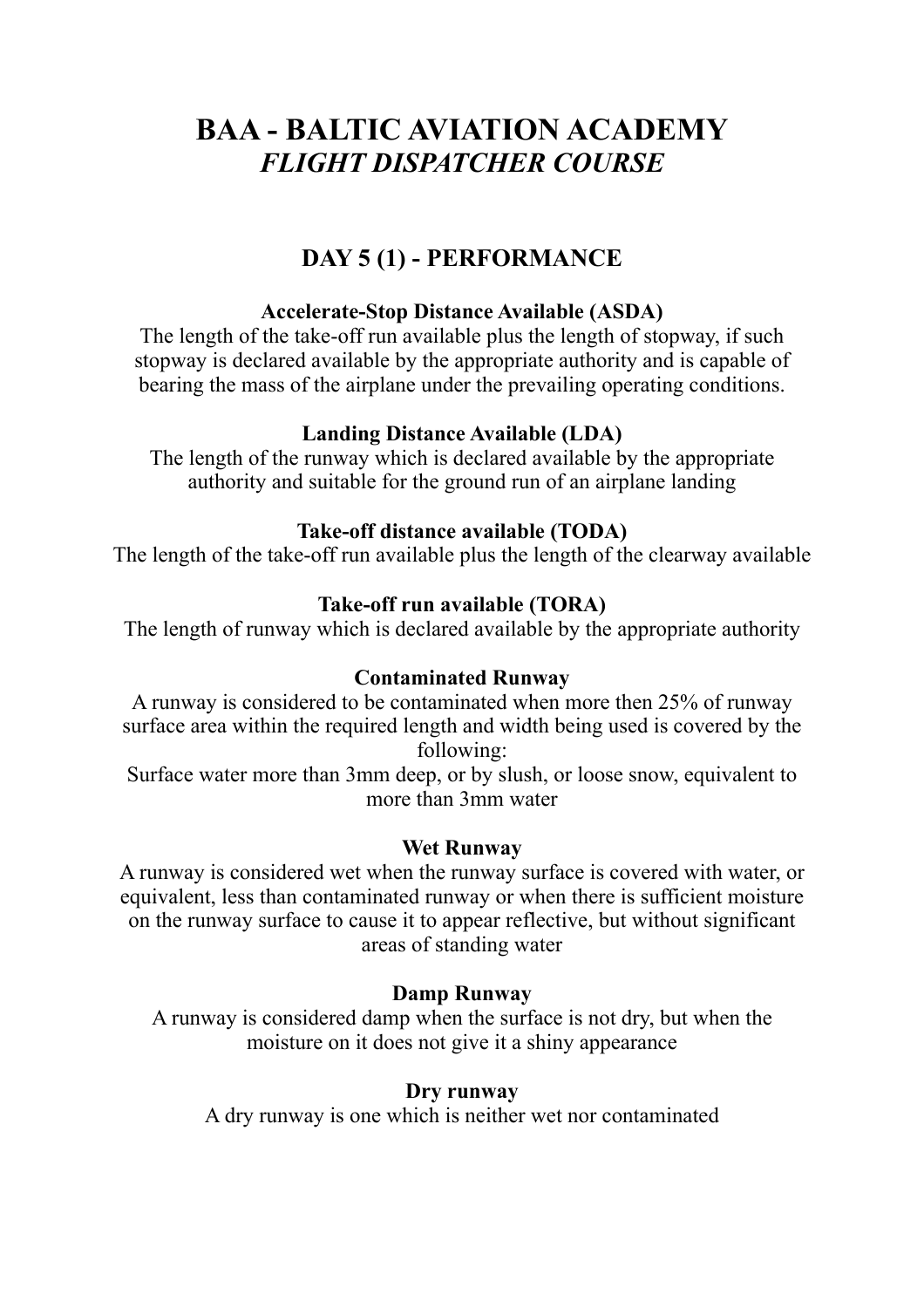## **Applicability**

*OPS 1.470*

An operator shall ensure that multi-engine airplanes powered by turbo propeller engines with a maximum approved passenger seating configuration of more than 9 or a maximum take-off mass exceeding 5700 kg, and a multi-engine turbojet powered airplanes are operated in accordance with Subpart G (Performance Class A)

An operator shall ensure that propeller driven airplanes with a maximum approved passenger seating configuration of 9 or less, and a maximum take-off mass of 5700 kg or less are operated in accordance with Subpart H (Performance Class B)

An operator shall ensure that airplanes powered by reciprocating engines with a maximum approved passenger seating configuration of more than 9 or a maximum take-off mass exceeding 5700 kg are operated in accordance with Subpart I (Performance Class C)

Where full compliance with the requirements of the appropriate Subpart cannot be shown due to specific design characteristics (example supersonic airplanes or seaplanes), the operator shall apply approved performance standards that ensure a level of safety equivalent to that of the appropriate Subpart.

#### **Take-off**

An operator shall ensure that the take-off mass does not exceed the maximum take-off mass specified in the AFM for the pressure altitude and the ambient temperature at the aerodrome at which the take-off is to be made

*OPS 1.490 (b)*

An operator must meet the following requirements when determining the maximum permitted take-off mass:

**▪ 1.** The Accelerate Stop Distance must not exceed the ASDA

**2.** The TOD must not exceed the TODA, with a clearway distance not exceeding half of the TORA

■ **3.** The Take Off Run must not exceed the TORA

**4.** Compliance with this paragraph must be shown using a single value of V1 for the rejected and continued take-off

**5.** On a wet or contaminated runway, the take-off mass must not exceed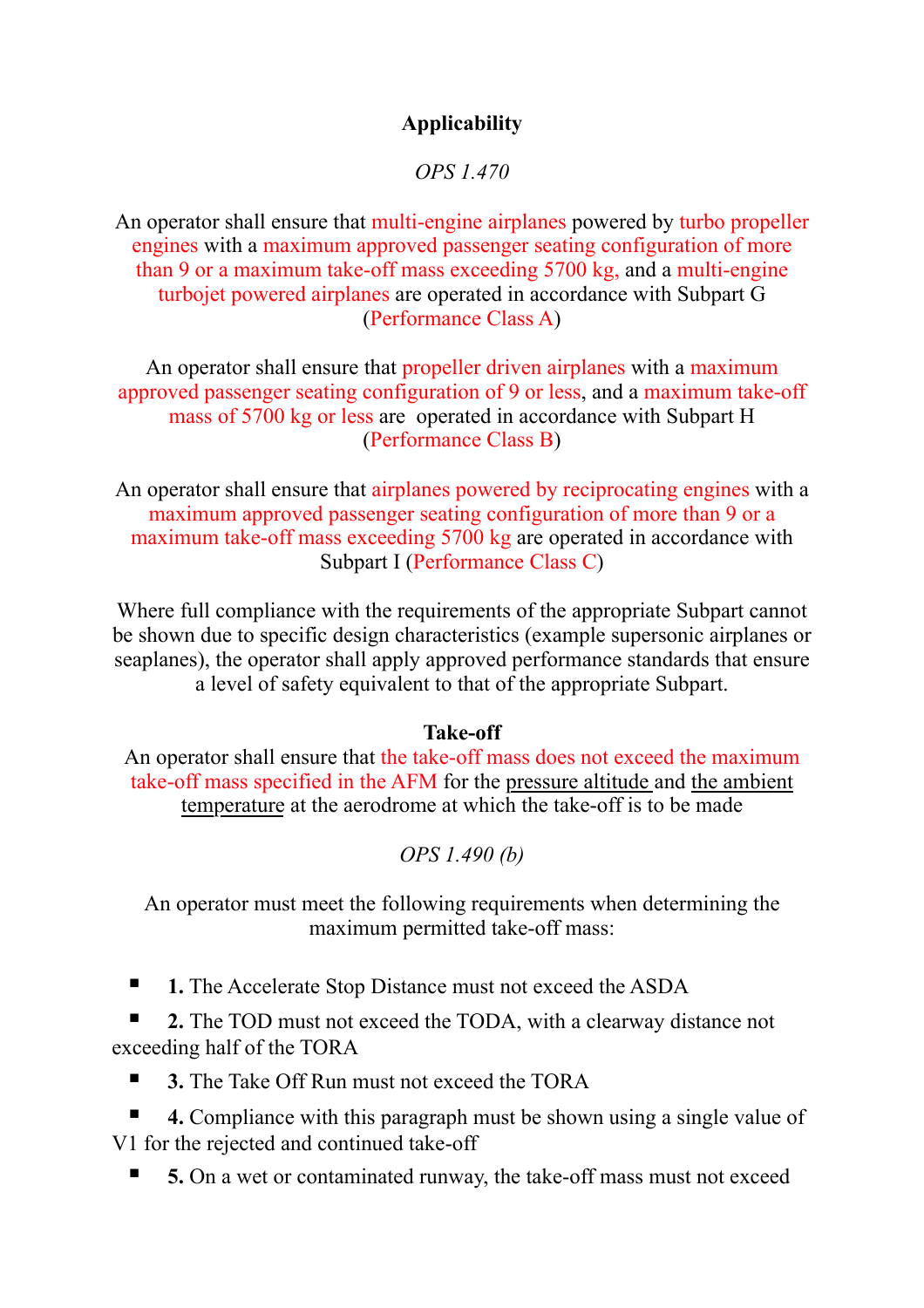that permitted for take-off on a dry runway under the same conditions

When showing a compliance with subgraph (b) above, an operator must take account of the following:

- **1.** The pressure altitude at the airport
- **2.** The ambient temperature at the aerodrome
- **3.** The runway surface condition and the type of runway surface
- **4.** The runway slope In the direction Of take-off

**5.** Not more than 50% of the reported head-wind component or not less than 150% of the reported tailwind component

**6.** The loss, if any, of runway length due to alignment of the airplane prior to take-off

# **Take-off Obstacle Clearance**

OPS 1.495 (a)

An operator shall ensure that the net take-off flight path clears: All obstacles by a vertical distance of at least 35 ft or By a horizontal distance of at least 90m plus 0,125 X D

Where D is the horizontal distance the airplane has travelled from the end of the take-off distance available or the end of the take-off distance if a turn is scheduled before the end of the TODA

For airplanes with a wingspan of less than 60m a horizontal obstacle clearance of half the airplane wingspan plus 60m, plus 0,125 X D may be used

## *OPS 1.490 (b)*

When showing compliance with subparagraph (a), an operator must take account of the following:

- 1. The mass of the airplane at the commencement of the Take-Off Run
- **2.** The pressure altitude at the aerodrome
- **3.** The ambient temperature at the aerodrome

**4.** Not more than 50% of the reported head-wind component or not less than 150% of the reported tailwind component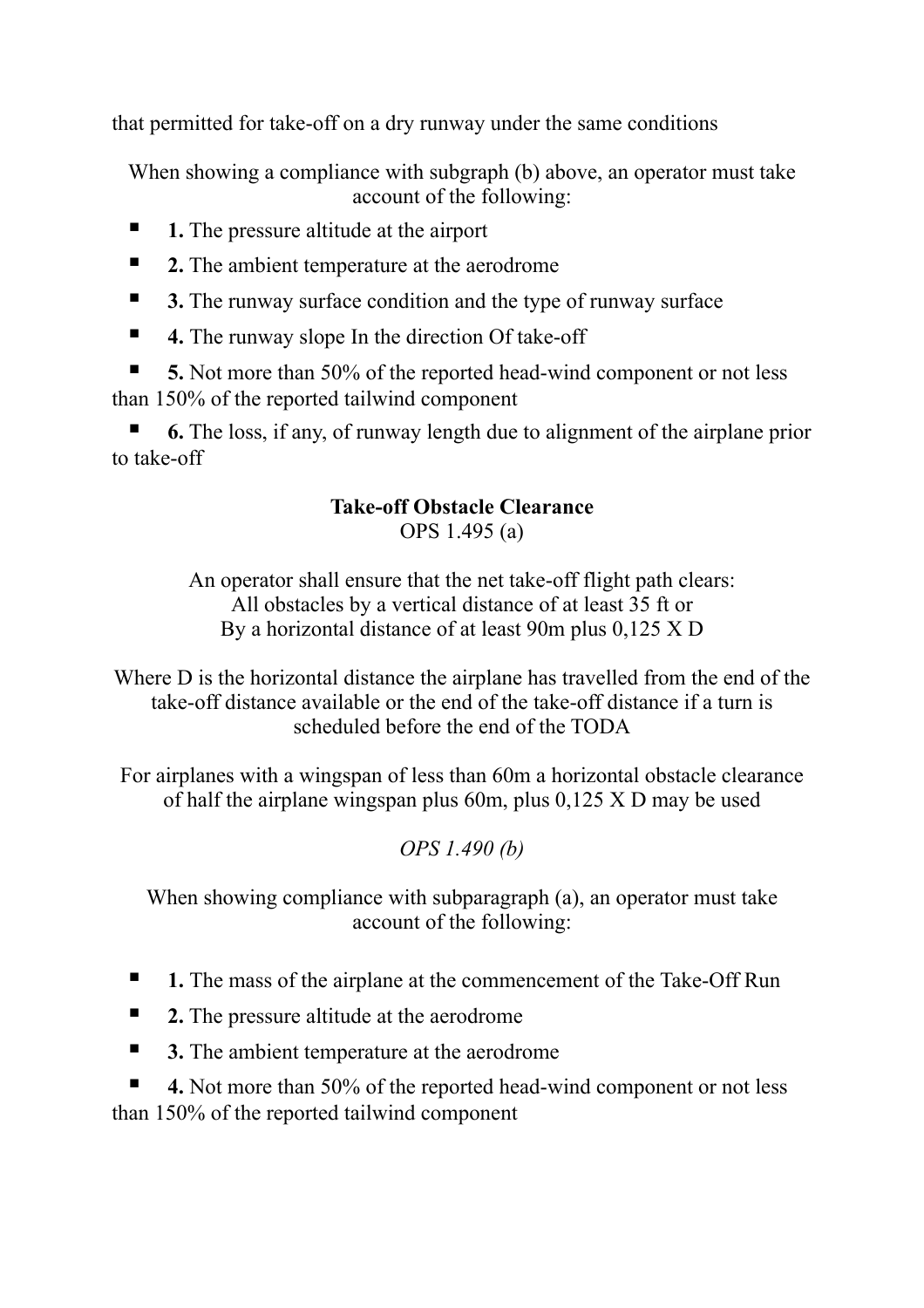#### *OPS 1.495 (c)*

When showing compliance with subparagraph (a) above:

**1.** Track changes shall not be allowed up to the point at which the net take-off flight path has achieved a height equal to one half the wingspan but not less than 50 ft above the elevation of the end of the take-off run available. Thereafter up to the height of 400 ft it is assumed that the airplane is banked by no more than 15°. Above 400 ft height bank angles greater than 15°, but not more than 25° may be scheduled

**2.** Any part of the net take-off flight path in which the airplane is banked more than 15° must clear all obstacles within the horizontal distances specified in the subparagraph (a), (d) and (e) of this paragraph by a vertical distance of at least 50 ft; and

**3.** An operator must use special procedures, subject to the approval of the Authority, to apply increased bank angles of not more than 20° between 200 ft and 400 ft, or not more than 30° above 400 ft (See Appendix 1 to OPS1.495 (c)  $(3)$ ).

**4.** Adequate allowance must be made for the effect of bank angle on operating speeds and flight path including the distance increments resulting from increased operating speeds.

## *OPS 1495 (f)*

An operator shall establish contingency procedures to satisfy the requirements of OPS 1.495 and to provide a safe route, Avoiding obstacles, to enable the airplane to either comply with the en-route requirements of OPS 1.500, or land at either the aerodrome of departure or at a take-off alternate aerodrome.

## **En-route - One Engine Inoperative**

*OPS 1.490 (b)*

An operator shall ensure that the one engine inoperative en-route net flight path data shown in the AFM, appropriate to the meteorological conditions expected for the flight, complies with all points along the route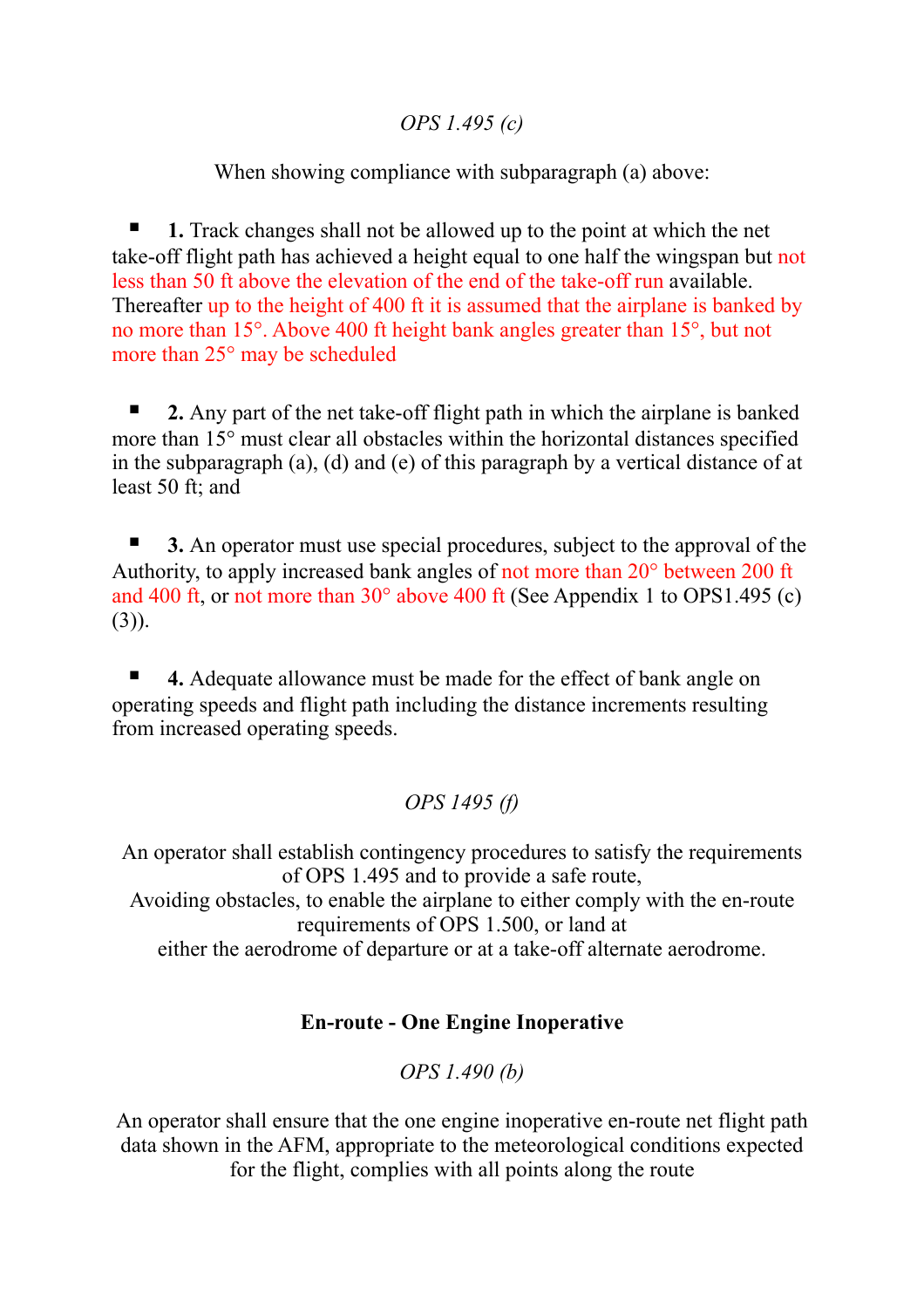The net flight path must have a positive gradient at 1500 ft above the aerodrome where the landing is assumed to be made after engine failure

In meteorological conditions requiring the operation of ice protection systems, the effect of their use on the net flight path must be taken into account

## **Grid MORAs - grid Minimum Off-Route Altitude(s)**

## **The International Standard Atmosphere (ISA)**

Standard Atmosphere Modeling

The International reference is based on a sea level of 15 degrees Celsius at a pressure of 1013.25 hPa. The standard density of the air at level is 1.225

Operating Speeds

**VMCG** may not deviated more than 30 ft laterally from the centerline at any point

**VMCA** is the calibrated airspeed, at which, when the critical engine is suddenly made inoperative, it the possibility to maintain control of the airplane with that engine still inoperative, and maintain straight and level flight with an angle of bank of not more than 5 degrees

## **VMCA may not exceed 1.2 VS**

During recovery, the airplane may not assume any dangerous attitude or require exceptional piloting skill, alertness, or strength to prevent a heading change of more than 20 degrees

> Minimum Control Speed during approach and landing (VMCL) It must be established with the worstest conditions

*Seen on YouTube: Passenger airplane fails to take-off*

Decision Speed: V1  $VMCG \le VEF \le V1$ Recognition Time  $= 1$  sec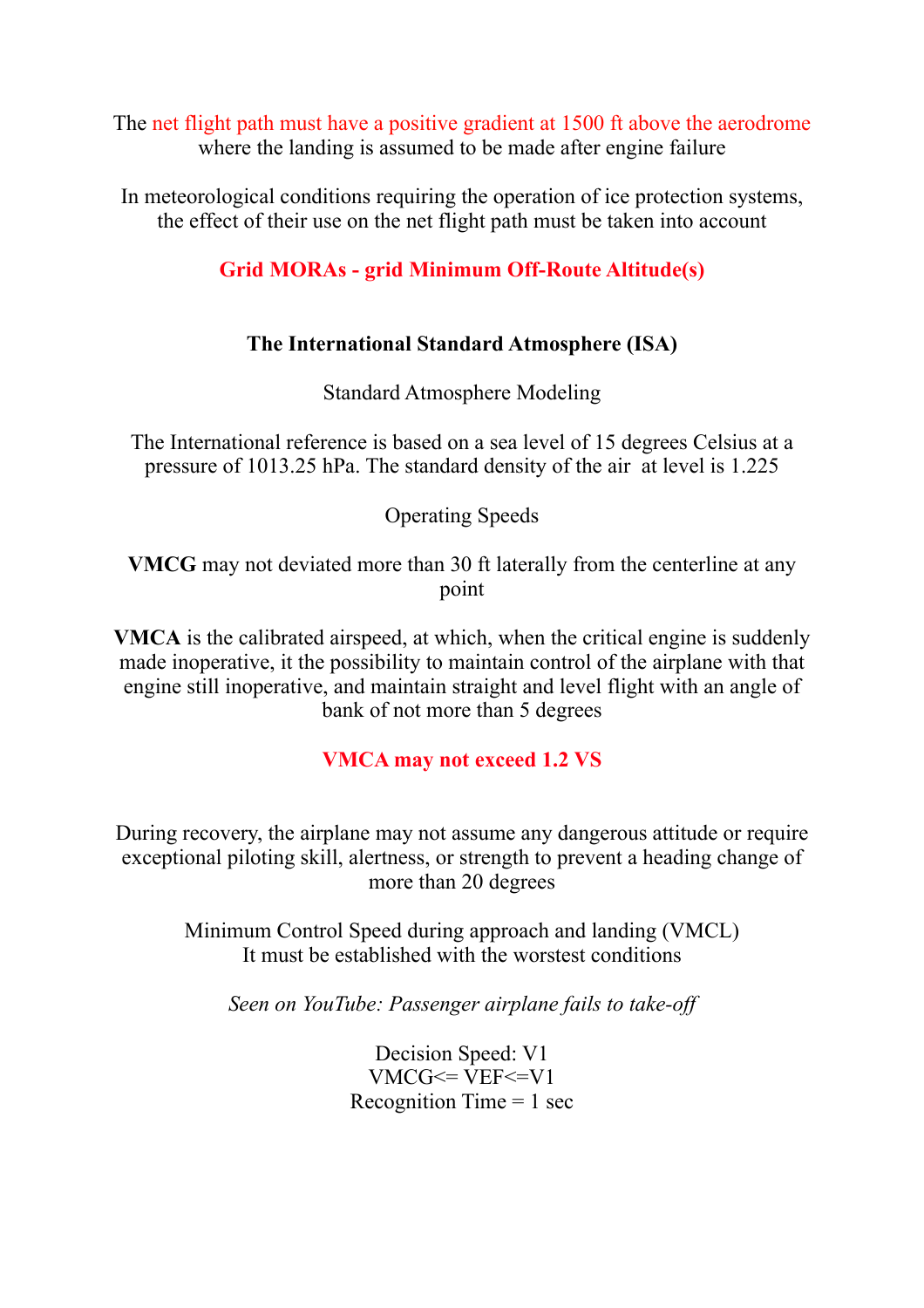#### **Rotation Speed**

 $Vr>1.05V$ mca

## Lift-Off Speed V<sub>LOF</sub>

Lift-off Speed ( $V_{\text{LOF}}$ ) is the airspeed at which the airplane first becomes

airborne.

#### **Take-off Climb Speed V2**

V2min means minimum take-off safety speed Vs1g means the one-G stall speed at which the airplane can develop a lift force (normal to the flight path) equal to its weight

> V2min may not be less than: 1.13VSR1 OR 1.2Vs

#### **Take-Off**

 $V2 > 1.1$  Vmc

#### **Maximum Brake Energy Speed: Vmbe**  $V1 \le Vmbe$

#### **Maximum Tire Speed Vtire**

The tire manufacturer specifies the maximum ground speed that can be reached, in order to limit the centrifugal forces and the heat elevation that may damage the tire structure

 $V\ln f \leq V\ln f$ 

#### **Take-off Distances REQUIRED**

Regulatory background

Amendment 25-42 required the ASD to include **2 seconds of continued acceleration beyond V1 speed**, before the pilot takes any action to stop the airplane. It also introduced the notion of Accelerate-Stop Distance all engines

This revision resulted in longer Accelerate-Stop Distances for airplanes whose application for a type certificate was made after amendment 25-42 became effective

> **Take-Off Distance (TOD)**  $TODdry = max of (TODn-1 dry, 1.15 TODn dry)$  $TODwet = max of (TODwet, TODn-1 wet)$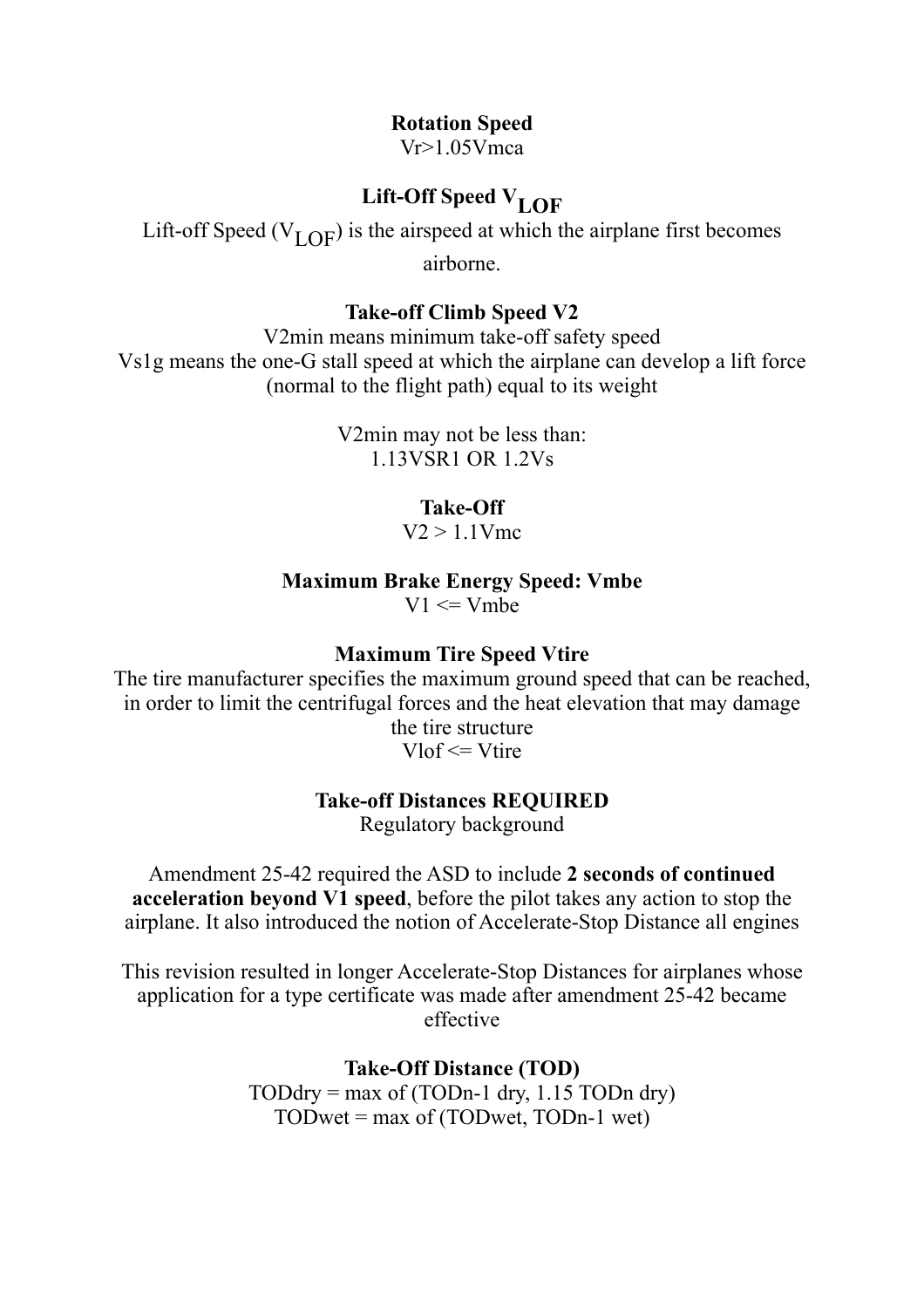#### **Take-off Run (TOR)**

*Seen on YouTube: TakeOff Paris CDG - Cockpit View Seen on YouTube: FAA TAPP Declared Distances* Landing performances are calculated from when we are 50 ft above the runway

#### **Take-Off Run (TOR)**

 $TOR < TORA$ 

#### $TOD < TODA$

#### **Climb and Obstacle Limitations**

Take-off Flight Path begins 35 ft above the Take-off surface at the end of the Take-off distance

The Take-off path and the Take-off flight path regulatory definitions assumed that the aircraft is accelerated on the ground to Vet, at which point the critical engine is made inoperative and remains inoperative for the rest of the Take-off

Moreover, the V2 speed must be reached before the aircraft is 35 ft above the Take-off surface, and the aircraft must continue at a speed not less than V2, until at least 400 ft above the Take-off surface = (MINIMUM ACCELERATION HEIGHT) or in case obstacles with sufficient obstacle clearance. (Extended 2nd segment)

### MAXIMUM ACCELERATION HEIGHT: The Maximum Takeoff Thrust (TOGA) is certified for a **maximum of 10 minutes in case of an engine failure at Take-off. 5 minutes in case all normal operating cases**

*JAR/FAR 25.115(a)*

#### **Take-off Flight Path**

After 35ft the Flight Path begin

#### **Gross Flight Path**

Gross performance is what has been observed and measured during flight testing/certification. Gross Performance is what is required for certification purposes.It is the average performance expected from a group/fleet of aircrafts.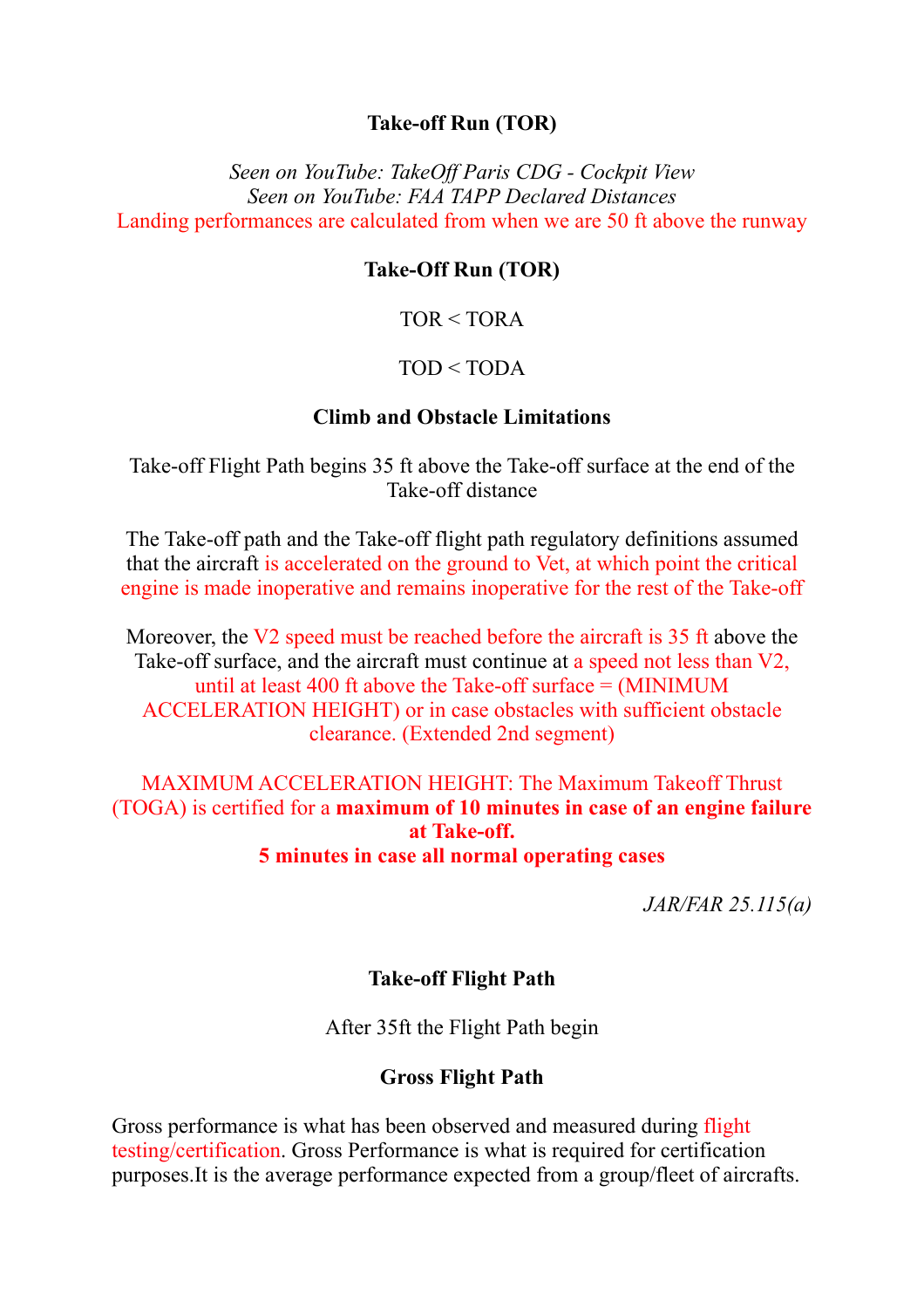## **Net Flight Path**

'Net' performance is that 'gross' performance degraded by a small percentage, to take into account 'real-world' variables (handling skill, wear and tear of engine and airframe, accuracy of data, e.g. meteorolgical, runway).

Net Performance is the performance obtained by reducing the gross performance in specified manner to allow for degradation that cannot be accounted for,due to factors such as difference in operating techniques,due to age-ing of the acft and different climatic conditions at different places.

Net T/O flight path is obtained by reducing the gross climb gradient by:

- **1.** 0.8 percent for two-engine airplanes;
- **2.** 0.9 percent for three-engine airplanes; and
- **3.** 1.0 percent for four-engine airplanes.

The prescribed reduction in climb gradient may be applied as an equivalent reduction in acceleration along that part of the takeoff flight path at which the airplane is accelerated in level flight.

It is used for obstacle clearance purposes.

#### **OBSTACLE CLEARANCE Obstacle Clearance during Straight Take-off**

An operator shall ensure that the net take-off flight path clears all the obstacle minimum for 35 ft

#### **Obstacle clearance during a turn**

If bank angle <= 15° Obstacle clearance margin 35ft If bank angle > 15° Obstacle clearance margin 50ft

#### **Meteo Monitor: www.windy.com sat24.com**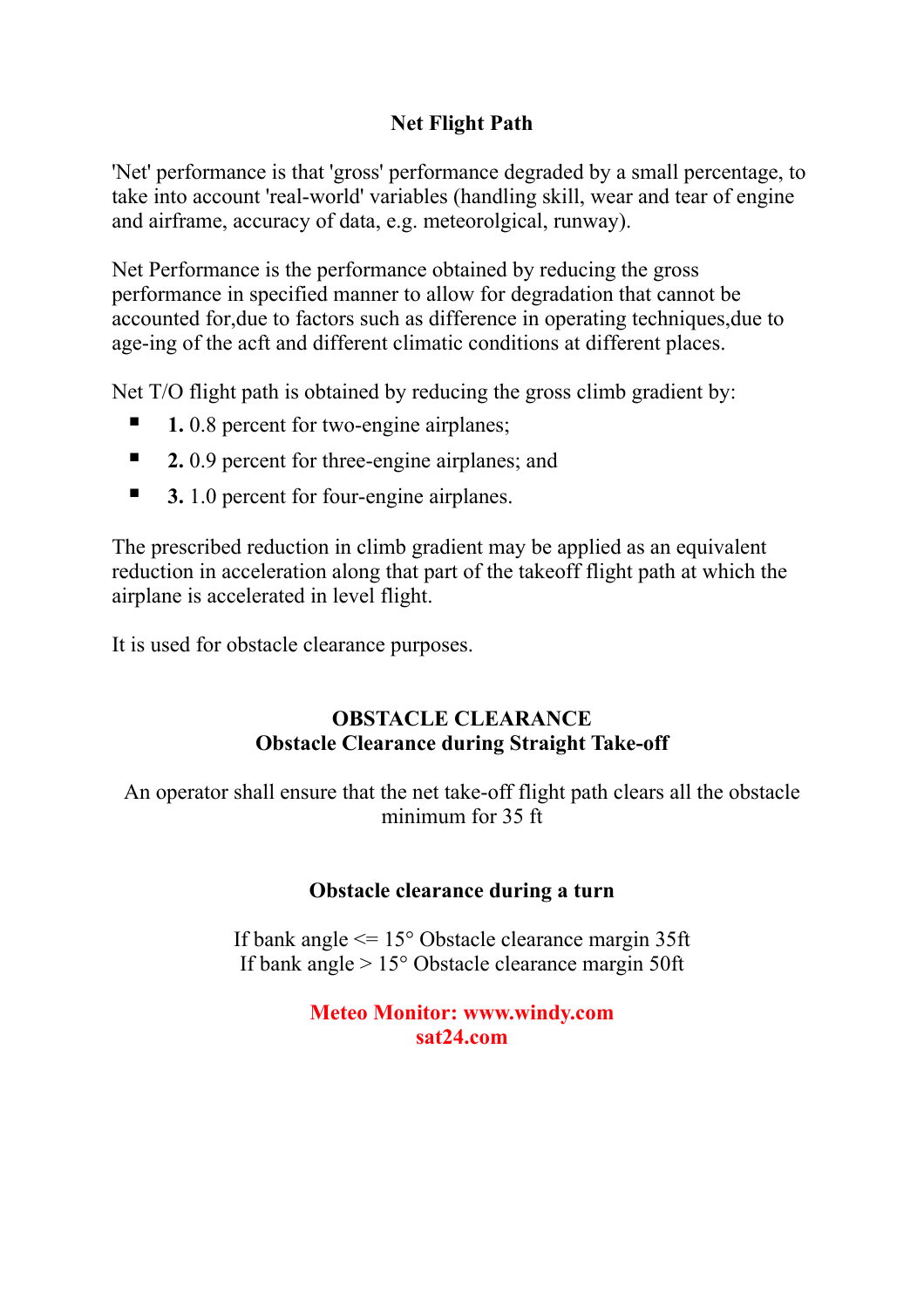## **Regulatory Take-off Weight Chart (RTOW Charts)**

## **Flexible and Derated Take-off**

The aircraft actual Take-off weight is often lower than the maximum regulatory Take-off weight Therefore, in certain cases, it is possible to Take-off at a thrust levels less than the Maximum Take-off Thrust.

It is advantageous to adjust the thrust to the actual weight, as it increases engine life and reliability, while reducing maintenance and operation costs.

#### The AFM states that (reduces thrust Take-offs) are not authorized on **contaminated** runways!

They are not authorized on wet runways, unless suitable performance accountability is made for the increased stopping distance on the wet surface. For Airbus and Boeing aircraft is allowed according certification.

## **Vtire is that speed calculated considering the Tire Speed Limit**

## **Optimum Altitude**

The best aircraft cruise altitude for a given weight and corresponding air temperature. An increase in temperature will lower the level of altitude capability and the optimum altitude.

In technical terms, optimum altitude is defined as the altitude at which the equivalent airspeed for a thrust setting will equal the square root of the coefficient of lift over the coefficient of drag.

From an operational perspective, the optimum altitude **is the most economical altitude, which minimizes total costs related to the operation of the aircraft.** 

Modern aircraft equipped with flight management computers (FMC's) have the capability due to display the optimum altitude.

#### **Enroute Limitations**

In case of an engine failure during flight, the remaining thrust is no longer sufficient to balance the drag force and to maintain an adeguate cruising speed

The thrust necessary to fly at the initial altitude suddenly becomes greater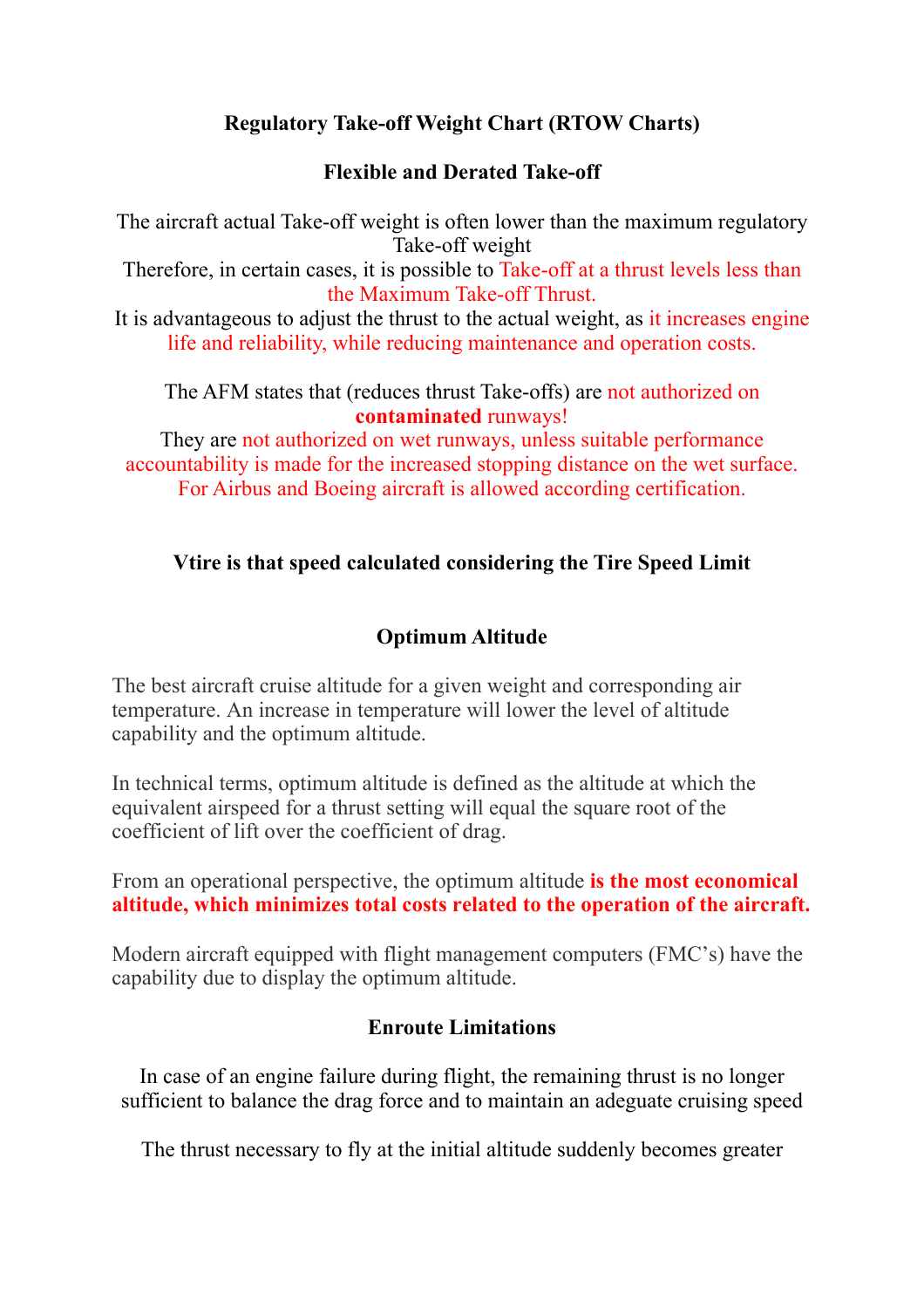#### **Drift Down Procedure**

This procedure is not dictated by a performance costraint, but the oxygen system constraint As the necessary oxygen quantity must be quite significant to supply the entire passenger cabin masks, its flow rate is limited to a maximum duration. So a new altitude is required.

> Engine Failure at Cruise Level The net flight path penalize

*Seen on YouTube: Airbus A340 EMERGENCY - Engine Failure*

## **Oxygen Systems** *OPS 1.770*

An operator shall not operate a pressurized airplane at pressure altitudes above 10,000 ft unless supplemental oxygen equipment is provided

After a cabin pressurization failure, oxygen is automatically supply to passengers through individual dispensing units, immediately available to each occupant

These units are automatically deployed in case of a cabin pressurization loss, but they only supply oxygen for a limited period of time

The duration of passenger oxygen supply varies, depending on the system

## **Route Study**

Route Study should be based on the most penalizing profile

#### **Vsl = 1.23 Vs1g**  $V$ app  $\Rightarrow$  V<sub>ls</sub>

For PRE-PLANNING the "Dispatch Landing Distance" is to use which is: **Actual Landing Distance X 1.67 = Safety Factor**

Landing distance data must include correction factors for no more than 50% of the nominal wind components along the landing path opposite to the landing direction, and no less than 150% of the nominal wind components

Consider 50% of the Headwind Component, and 150% of the Tailwind component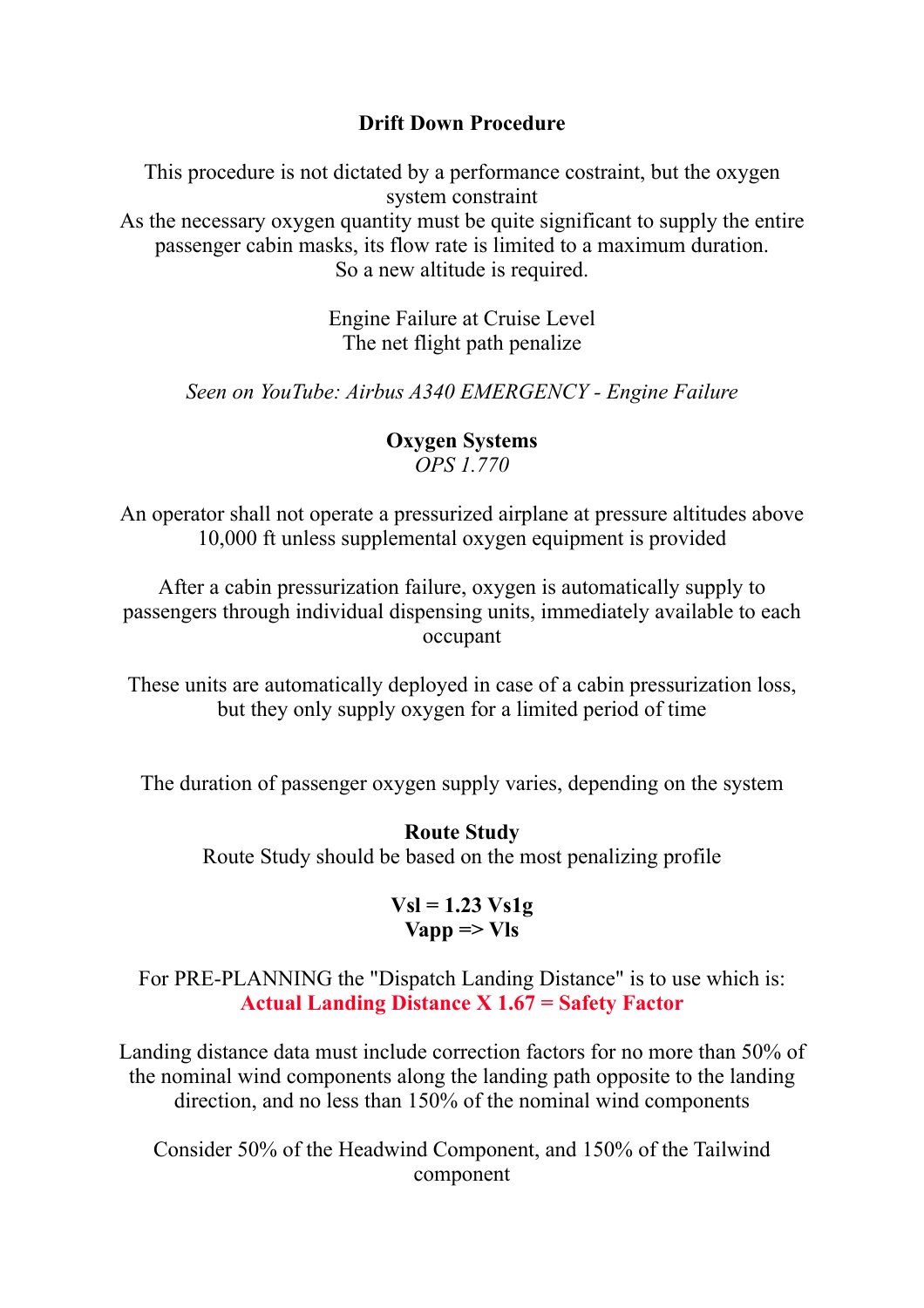#### **GO AROUND PERFORMANCE REQUIREMENTS**

 $1.23Vslg \le V \le 1.41Vslg$  and check that V=> Vmcl

| Approach   Climb                            |                             |
|---------------------------------------------|-----------------------------|
| Minimum climb<br>gradient<br>one engine out | Twin: $2.1\%$<br>Quad: 2.7% |

**Equal Field Length**   $TORA = TODA$ 

**Balance Field Length**   $TODA = ASDA$ 

## *JAR/FAR 25.111*

*(a) The takeoff path extends from a standing start to a point at which the aeroplane is at a height:* 

• *Of 1500 ft above the takeoff surface, or* 

• *At which the transition from the takeoff to the en-route configuration1 is completed and the final takeoff speed2 is reached,* 

*whichever point is higher".* 

*"JAR/FAR 25.115 (a)*

*The takeoff flight path begins 35 ft above the takeoff surface at the end of the takeoff distance."* 

*From 35 ft above the surface starts the take-off performance*

*From Lift-Off to 1500 ft (referred to airfield height) there are the 4 segments of the take-off flight path*